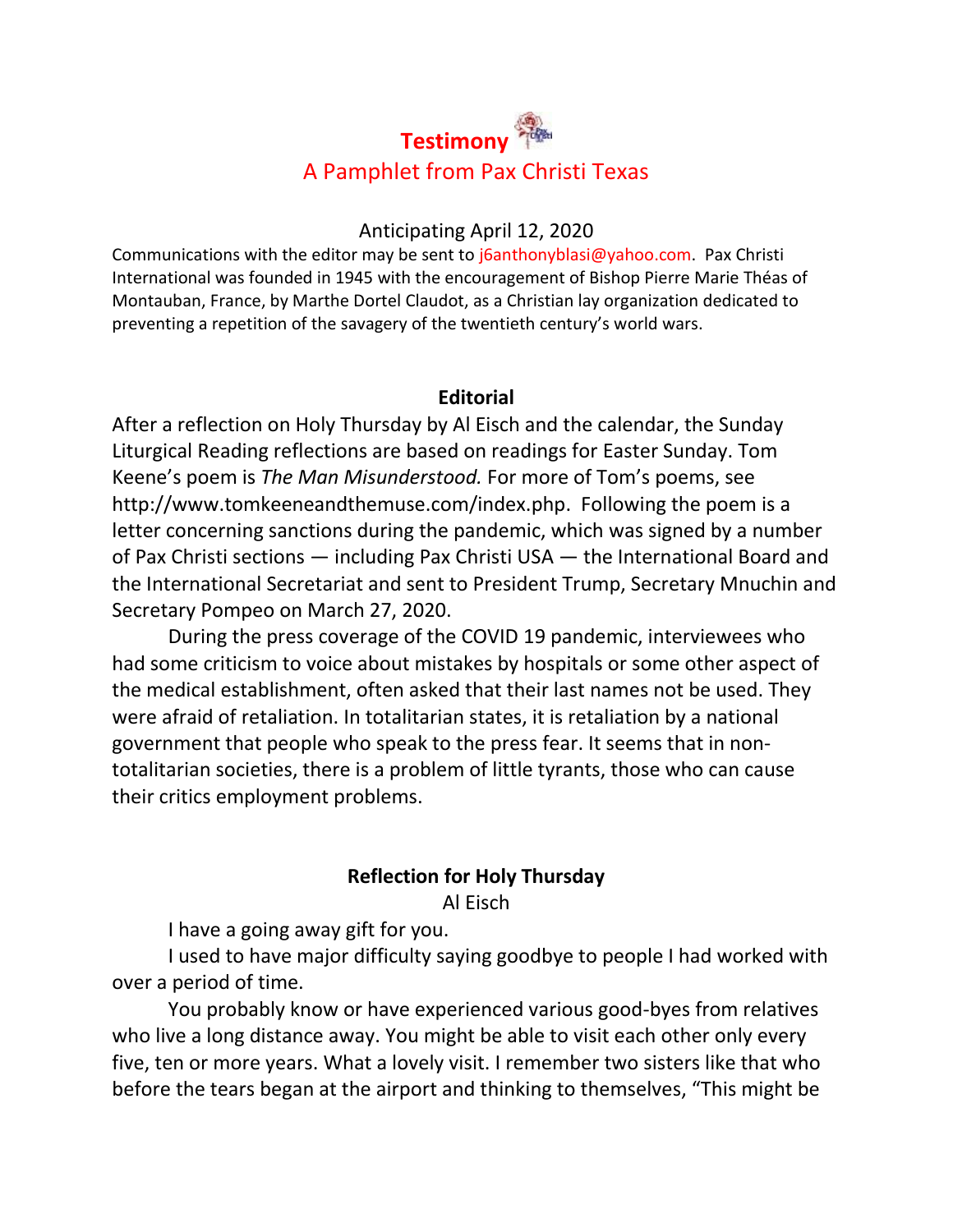the last time I ever see you", decided to purchase something special for the other as a remembrance. One chose to buy a special piece of jewelry for the other. The other sister who was leaving purchased a beautiful lamp for the living room where her sister would see the visual testimony of their mutual love and respect.

I, myself, about to leave a former student now the mother of three living in a forsaken village in France where I had the honor of having been reunited with her after decades wanted to gift her with a remembrance. I taught her in Peru and had visited the family which barely sheltered them. It had one chair for all 6 of them and a dirt floor. Her ideals remained grounded in her humility. I decided to purchase her and her children twelve matching glasses which would have been an improvement to their kitchen. To my surprise and as a bit of a reprimand, she didn't want to accept the glasses stating that she wanted to remember her roots. Certainly, admirable on her part and although my admiration for her values increased, it stung a little. Her grown children that night relished a bit of "luxury".

We are approaching Holy Thursday and in chapter thirteen of John's gospel, Jesus is about to leave his dearest and closest friends. Jesus wants to give them a gift. Something special and unique. What would we imagine that to be or what would we have chosen as a gift? Well, at the very beginning of the chapter, Jesus removes his outer garments (symbolically his divinity) and in embracing total humanity, He begins to wash their feet. What? Why? Peter, like my former student, says, "No way. I don't want your gift". However, Jesus convinces Peter that this will truly be the best sign of his love for them and gratitude for their companionship during the three years. This was meant to be a personal gift to the twelve. The Eucharist was to be a gift for all of humanity. But for them, Jesus wanted to express his intimacy, his closeness, his friendship. His teaching, sermons and signs were over. He had completed this teaching stage about to commence the redemption acts.

At what point, how many days later did it take for them to remember and appreciate the human expression of gratitude of having their feet washed? What better gift to another than to express one's appreciation and intimacy? How do we pour out our "all" to another? Have we ever done so? How would we do that? Do we do it only for our family and certain friends? Would we ever give our "all" to some outcasts in prison, in a refugee camp, on an Indian reservation, a Muslim, a racial minority or simply the poor in our city? Washing of the feet really grabs us by our entrails and questions the level of our Christian maturity? Have I learned anything this Lent? I still have time to dig deeply into my soul and not put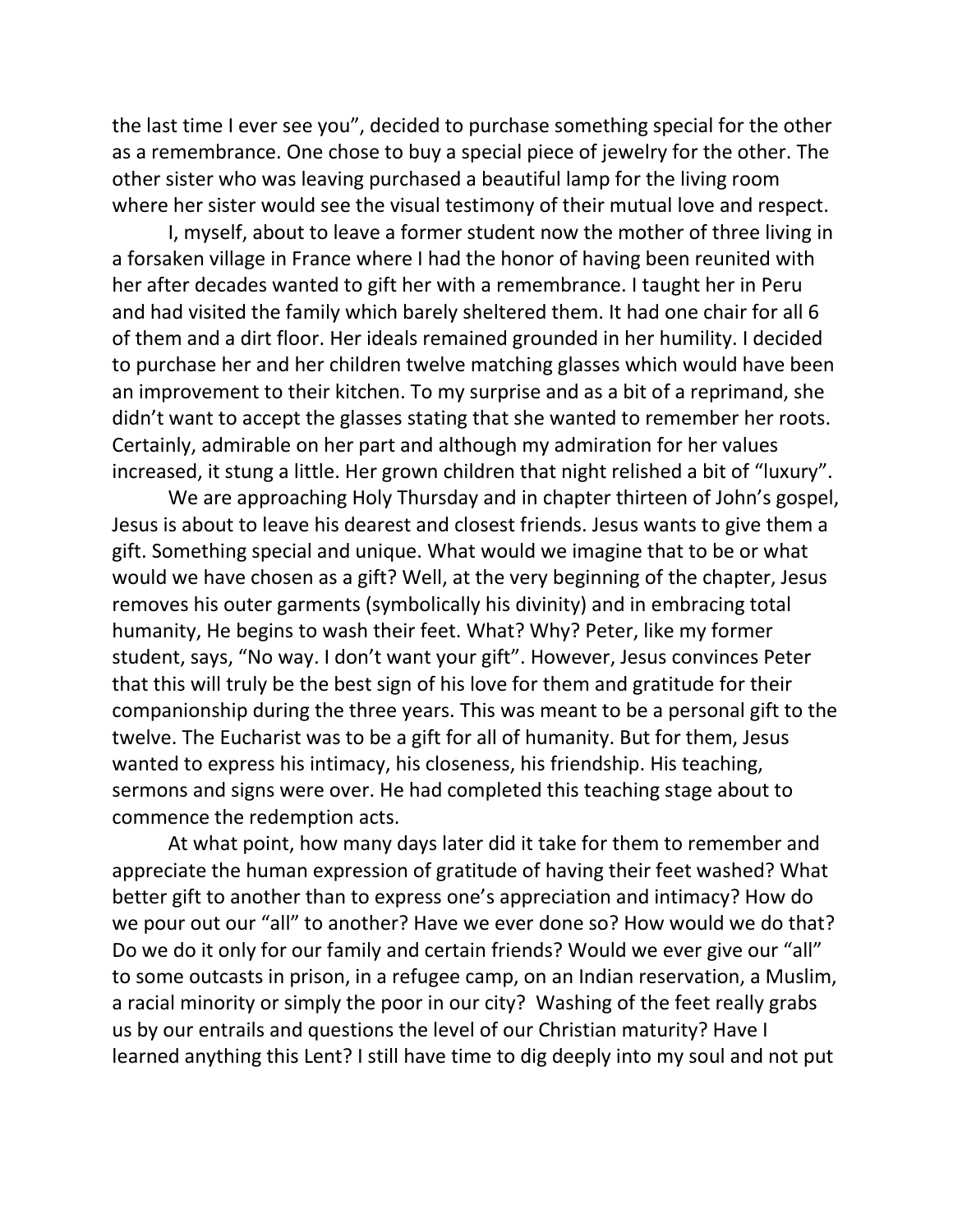up a fight to imitate Our Lord. What will it take to finally grow into a full Christian?

# **Calendar**

Events in Texas cities involving a gathering of ten or more people have been canceled because of the global pandemic.

# **Alternatives**

Tuesday April 7, 7:00pm, "Ending War." David Swanson. Originally scheduled for the Peace Chapel at Cathedral of Hope, this has been changed to a webinar due to the pandemic. No charge. Details and RSVP:

https://limitlesslife.wordpress.com/2020/03/24/free-webinar-david-swanson-onending-war/

# Webinar: Gun Violence in the Americas, Focus: Mexico

Powerful, important and very disturbing webinar from the Consortium of Universities for Global Health.

With the world's highest rate of lethal gun violence, the Americas are in the midst of an unmitigated public health crisis. Just six countries account for over half of 250,000 annual global gun deaths: the United States, Mexico, Brazil, Colombia, Venezuela and Guatemala. But activists, medical professionals, human rights workers, and policy experts are working together to stop this bloodshed and the vectors that make it happen. This webinar brings together leading researchers and advocates on this issue. Very informative slideshow.

This 1-hour webinar is archived; it can be watched at any time: [https://www.cugh.org/events/webinar-gun-violence-americas](https://nam01.safelinks.protection.outlook.com/?url=https%3A%2F%2Fwww.cugh.org%2Fevents%2Fwebinar-gun-violence-americas&data=02%7C01%7C%7C3329e77a45a349319e8408d7d4be65cf%7C84df9e7fe9f640afb435aaaaaaaaaaaa%7C1%7C0%7C637211786610415395&sdata=98CvhHiMyigOPLMyB6umcnU013bXB3rM8Qqsm8P2bk4%3D&reserved=0)

Former Parole Officer Reflects On His Time Supervising 'The Second Chance Club' An interview on Fresh Air, from March 2nd. 36 minutes. In line with our goal to learn more about working in Reentry, we recommend this audio link, which also has an article accompanying it.

[https://www.npr.org/2020/03/02/811187788/former-parole-officer-reflects-on](https://nam01.safelinks.protection.outlook.com/?url=https%3A%2F%2Fwww.npr.org%2F2020%2F03%2F02%2F811187788%2Fformer-parole-officer-reflects-on-his-time-supervising-the-second-chance-club%3Ffbclid%3DIwAR2VwA9uS4xBe0qqcm_NRXg0kjv6W104CtGsd5cqhfUh6dCTzZ--dEJeO5Y&data=02%7C01%7C%7C3329e77a45a349319e8408d7d4be65cf%7C84df9e7fe9f640afb435aaaaaaaaaaaa%7C1%7C0%7C637211786610445392&sdata=8vEPqkvP1fJUj3Kcvnes%2BQCPqozrsZ4LEH%2BrPEE%2BR9s%3D&reserved=0)[his-time-supervising-the-second-chance-](https://nam01.safelinks.protection.outlook.com/?url=https%3A%2F%2Fwww.npr.org%2F2020%2F03%2F02%2F811187788%2Fformer-parole-officer-reflects-on-his-time-supervising-the-second-chance-club%3Ffbclid%3DIwAR2VwA9uS4xBe0qqcm_NRXg0kjv6W104CtGsd5cqhfUh6dCTzZ--dEJeO5Y&data=02%7C01%7C%7C3329e77a45a349319e8408d7d4be65cf%7C84df9e7fe9f640afb435aaaaaaaaaaaa%7C1%7C0%7C637211786610445392&sdata=8vEPqkvP1fJUj3Kcvnes%2BQCPqozrsZ4LEH%2BrPEE%2BR9s%3D&reserved=0)

[club?fbclid=IwAR2VwA9uS4xBe0qqcm\\_NRXg0kjv6W104CtGsd5cqhfUh6dCTzZ-](https://nam01.safelinks.protection.outlook.com/?url=https%3A%2F%2Fwww.npr.org%2F2020%2F03%2F02%2F811187788%2Fformer-parole-officer-reflects-on-his-time-supervising-the-second-chance-club%3Ffbclid%3DIwAR2VwA9uS4xBe0qqcm_NRXg0kjv6W104CtGsd5cqhfUh6dCTzZ--dEJeO5Y&data=02%7C01%7C%7C3329e77a45a349319e8408d7d4be65cf%7C84df9e7fe9f640afb435aaaaaaaaaaaa%7C1%7C0%7C637211786610445392&sdata=8vEPqkvP1fJUj3Kcvnes%2BQCPqozrsZ4LEH%2BrPEE%2BR9s%3D&reserved=0) [dEJeO5Y](https://nam01.safelinks.protection.outlook.com/?url=https%3A%2F%2Fwww.npr.org%2F2020%2F03%2F02%2F811187788%2Fformer-parole-officer-reflects-on-his-time-supervising-the-second-chance-club%3Ffbclid%3DIwAR2VwA9uS4xBe0qqcm_NRXg0kjv6W104CtGsd5cqhfUh6dCTzZ--dEJeO5Y&data=02%7C01%7C%7C3329e77a45a349319e8408d7d4be65cf%7C84df9e7fe9f640afb435aaaaaaaaaaaa%7C1%7C0%7C637211786610445392&sdata=8vEPqkvP1fJUj3Kcvnes%2BQCPqozrsZ4LEH%2BrPEE%2BR9s%3D&reserved=0)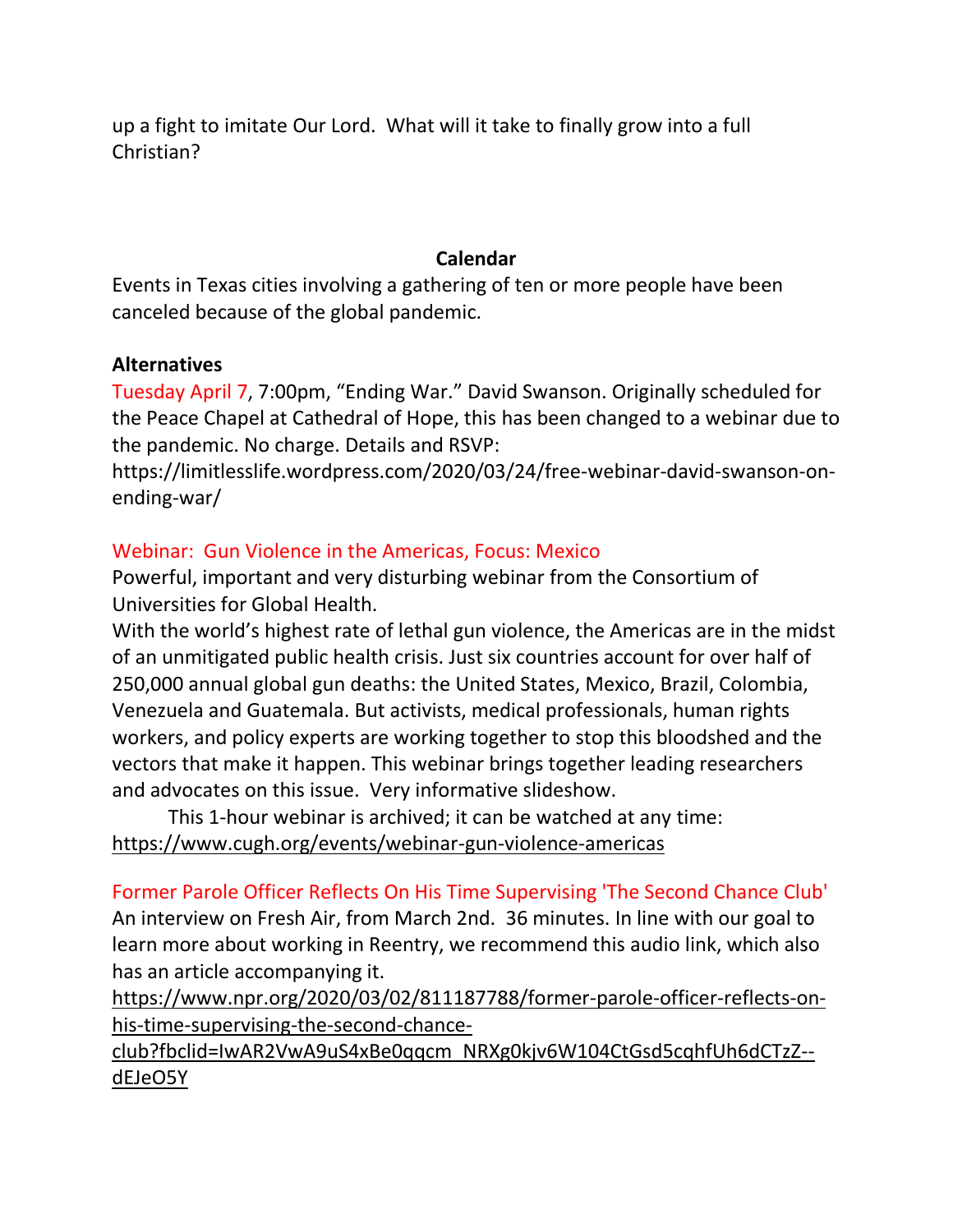# [Earth Day 2020 \(April 22\) Will Survive the Coronavirus By Moving Online](https://nam01.safelinks.protection.outlook.com/?url=https%3A%2F%2Fwww.forbes.com%2Fsites%2Fjeffkart%2F2020%2F03%2F17%2Fearth-day-2020-will-survive-the-coronavirus%2F%2349696b8c359b&data=02%7C01%7C%7C3329e77a45a349319e8408d7d4be65cf%7C84df9e7fe9f640afb435aaaaaaaaaaaa%7C1%7C0%7C637211786610555338&sdata=sWBnsQOFkNMTNd8vp2ov8wAgCFxxi7vPwV7iKivhHvg%3D&reserved=0)

A lot of things are closed or canceled due to the global coronavirus pandemic, but Earth Day is not one of them. Organizers of the event have turned this year's 50th anniversary of the green holiday into the first-ever Digital Earth Day. [https://www.forbes.com/sites/jeffkart/2020/03/17/earth-day-2020-will-survive](https://nam01.safelinks.protection.outlook.com/?url=https%3A%2F%2Fwww.forbes.com%2Fsites%2Fjeffkart%2F2020%2F03%2F17%2Fearth-day-2020-will-survive-the-coronavirus%2F%2349696b8c359b&data=02%7C01%7C%7C3329e77a45a349319e8408d7d4be65cf%7C84df9e7fe9f640afb435aaaaaaaaaaaa%7C1%7C0%7C637211786610565329&sdata=ZiUcXc4Sat7jpuxX6mkyg%2F52geiBzp4NK4kfWW%2Bq624%3D&reserved=0)[the-coronavirus/#49696b8c359b](https://nam01.safelinks.protection.outlook.com/?url=https%3A%2F%2Fwww.forbes.com%2Fsites%2Fjeffkart%2F2020%2F03%2F17%2Fearth-day-2020-will-survive-the-coronavirus%2F%2349696b8c359b&data=02%7C01%7C%7C3329e77a45a349319e8408d7d4be65cf%7C84df9e7fe9f640afb435aaaaaaaaaaaa%7C1%7C0%7C637211786610565329&sdata=ZiUcXc4Sat7jpuxX6mkyg%2F52geiBzp4NK4kfWW%2Bq624%3D&reserved=0)

Brief video: Martin Sheen on the most deadly weapon. https://www.youtube.com/watch?v=qkIREUWWX4s&feature=youtu.be

**Second Reading** (Colossians 3:1-4, or First Corinthians 5:6b-8) The *Letter to the Colossians* was written in the Pauline tradition, well after the time of Paul, to combat a syncretic movement that mixed local Phrygian folk belief, local folk Judaism, and Christian elements. The resultant cult blended Christianity with the magical hope of getting earthly results from religion. Today's counterpart would be the "prosperity gospel" wherein this-worldly prosperity is expected to come from Christian observances. The reading protests against such: "So if you were raised together with the Messiah, seek what is above, where the Messiah is seated at the right hand of God; think on what is above, not on what is on earth." It goes on to refer to baptism, whereby one dies to earthly hopes and is raised with the Messiah to a new life: "For you died, and your lie has been hid with the Messiah in God."

The alternative reading, from *First Corinthians*, likens the Christian community to leaven, yeast. It calls for a new yeast instead of what had been used before, resulting in a new raising. Rather than a puffing up with pride and boasting, the dough would expand with the Spirit.

#### **Third Reading**

(Three alternatives: John 20:1-9; Matthew 28:1-10; Luke 24:13-35)

#### *John 20:1-9*

"We do not know where they put him." Different gospels tell the story from their unique perspectives. The *Johannine Gospel* adds a recollection by the Beloved Disciple, a youngster at the time of the event, running ahead of Peter;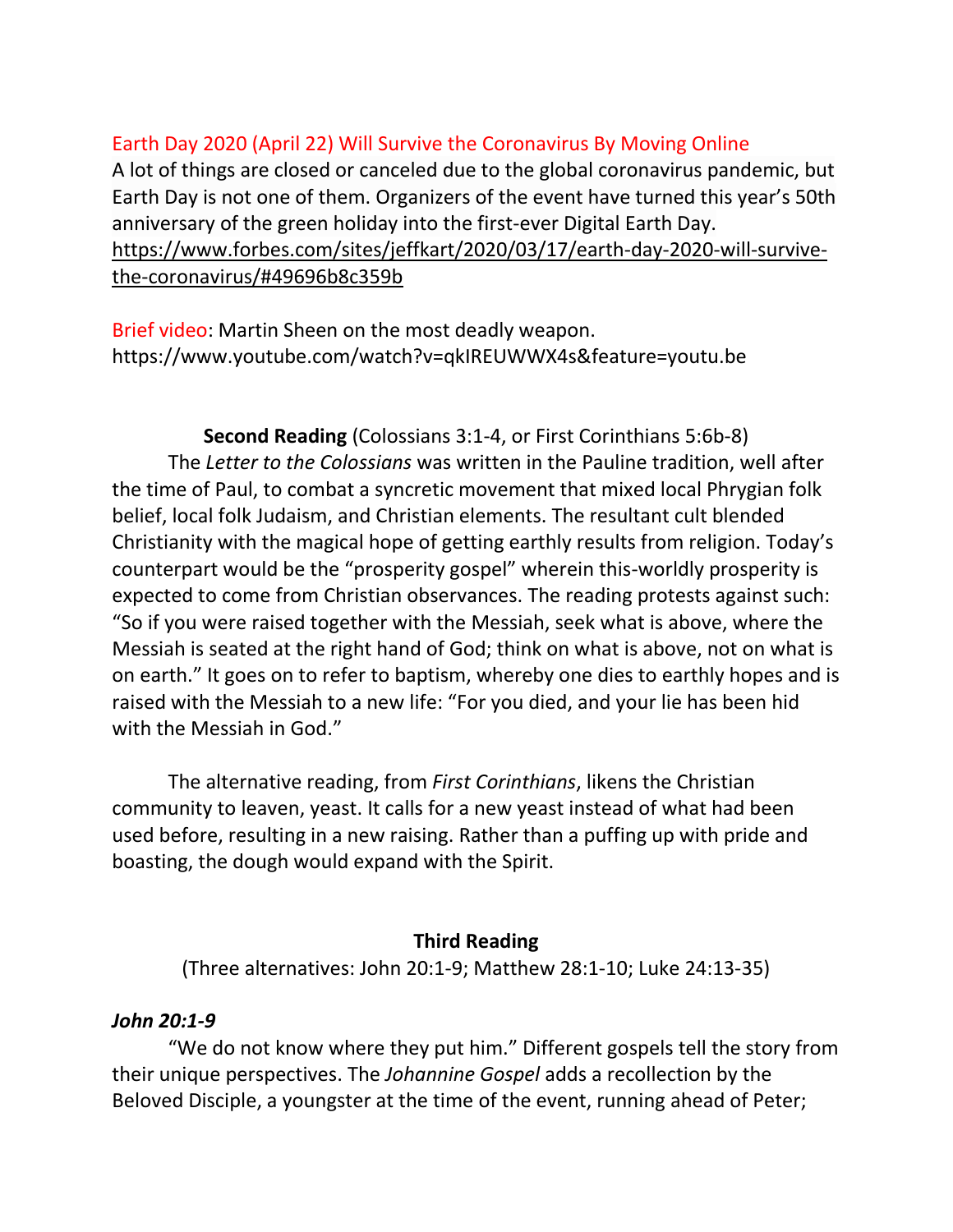the two were reacting to Mary Magdalene's description of the body of Jesus being gone. The non-canonical *Gospel of Peter* tells the story from the perspective of Mary Magdalene: Fearing the Judean authorities, she and some other women had gone to the tomb in the dark of the early morning to mourn and prepare the body in the customary manner. On the way they wondered who could move the great stone at the entrance of the tomb. The implication to be drawn from the problem of the stone is that a prankster in the dead of the night could not be expected to have moved it and absconded with the corpse.

God, it turns out, is the ultimate prankster, leaving humans to wonder where Jesus could be contained. People firmly convinced of the adequacy of everyday human knowledge doubt the reports of the empty tomb, but perhaps doubt should be directed instead to the adequacy of any effort to contain Jesus. Joseph of Arimathea undoubtedly meant well, as would later devotees with their ornate tabernacles.

#### *Matthew 28:1-10*

"And behold a great earthquake occurred, for a messenger of the Lord, coming down from heaven and approaching, was rolling away the stone; and he sat over it. And his appearance was like lightning and his clothing white as snow." Matthew customarily uses angels to provide theological context for events in the life of Jesus; this time the angelic messenger takes on some features of a theophany. Nevertheless Matthew was willing to cite natural events as instruments through which God works—an earthquake moved the stone that had been placed over the entrance of the tomb. The theophany-like event, which so frightened the guards that they fell to the ground and froze, accompanied the messenger, not the body of the Lord. Then the women came, witnesses to the aftermath, and they leave to inform the disciples. On their way they encounter Jesus, who gives them the message to meet him in Galilee.

There is a narrative of events here—first one thing happens, then another, and then still another…. More profound is a narrative of quest: If you do not find the Lord in one place, go on to another. Do not cease, even when gendarmes and death seem to be in the way.

#### *Luke 24:13-35* (meant for Sunday evening services)

On the way to Emmaus: "…some women among us astounded us. Being at the tomb early in the morning, and not finding his body, they came speaking also about seeing a vision of messengers who said he was alive." Hope does not end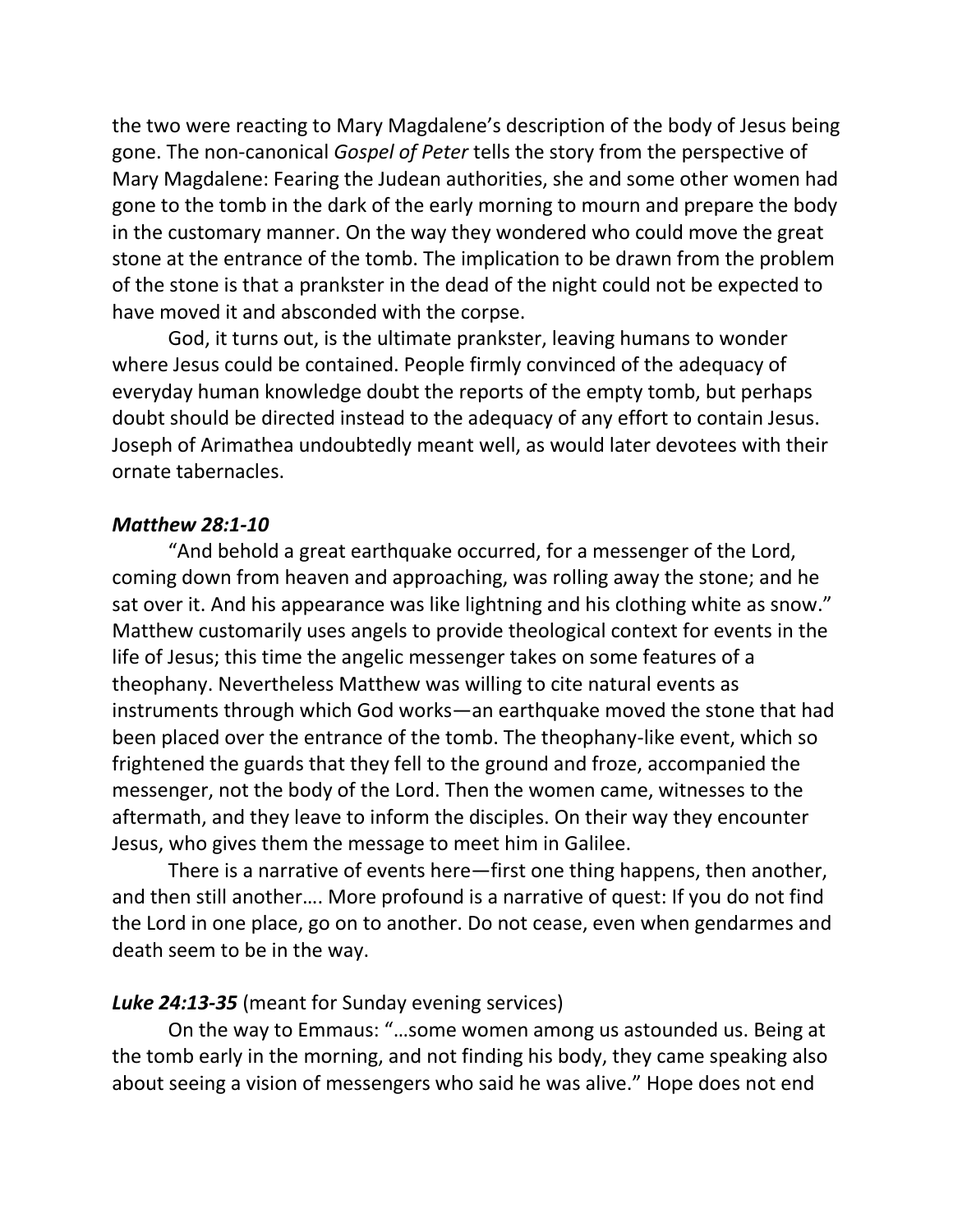but begins with an Easter experience. It may lack direction, even as our footsteps lead to a definite but unimportant destination; but then hope provides its own direction when everyday plans can be put on hold. Hope lives when the one they tried to kill is nevertheless alive.

Resorts to power are frequently intended to hide facts, stifle initiatives, dampen prospects, kill the spirit. The Easter experience, in contrast, is the ultimate "nevertheless" in the face of resorts to power. In its aftermath the conversation is to go on, until those who have entered into it want to continue into the evening breaking of bread.

#### **Poem**

#### *The man misunderstood*

"Don't *cling* to me," I am said to have said to Mary, my friend. I had to go. Unless I did, you wouldn't get the spirit of it all. You wouldn't get the whole point of my life, or of yours.

So surrender forever the notion you can own me. It is enough to remember me with wine and bread, where you can taste the blood-spurting, fleshy meanings of me.

And please don't reduce me to doctrine or trivialize me with comfy feelings. If you want God's kingdom,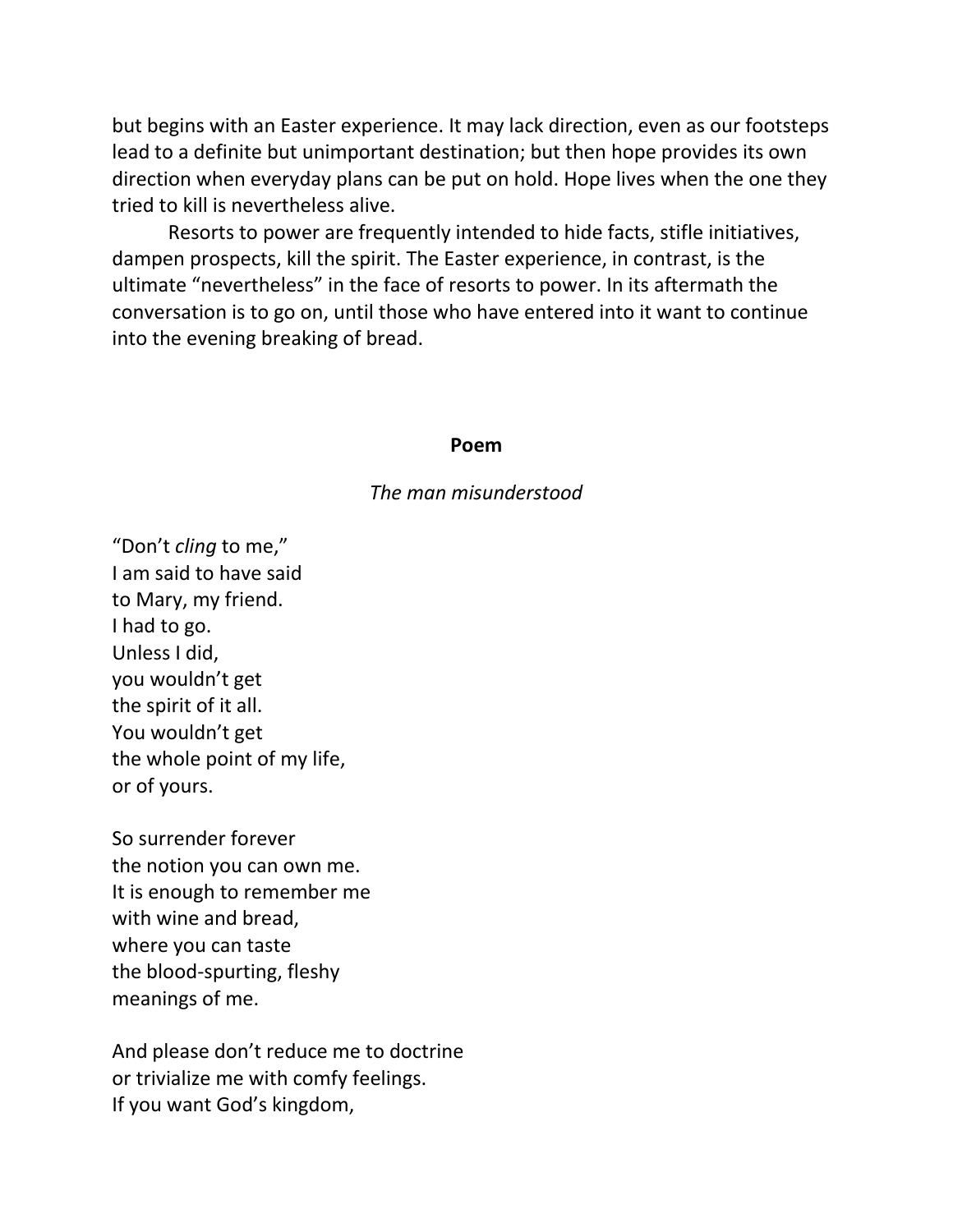dump your images of kings. If you want God's peace, let go the hope that war will bring it.

If mythologize me you must, let the myths *be* myths, doors to the Unknown. Don't bury my meanings in tombs of words taken literally. If you would explain me with words, let them be lyrics to music.

So, don't cling. If you want to meet me, feed the hungry, free the prisoners, touch your enemies with love. Such are the real presences where universal compassion abides, and I wait for you.

Tom Keene February 26, 2008

# **Letter calling on U.S. President to lift sanctions during COVID-19 pandemic**

[March 27, 2020](https://paxchristiusa.org/2020/03/27/letter-calling-on-u-s-president-to-lift-sanctions-during-covid-19-pandemic/)

*[Ed. Note: The following letter was signed by a number of Pax Christi sections including Pax Christi USA — the International Board and the International Secretariat and sent to President Trump, Secretary Mnuchin and Secretary Pompeo on March 27, 2020.]*

Dear President Trump,

We write to you out of deep concern for the people of the Middle East during this time of the COVID-19 pandemic. As an international Catholic network with 120 member organizations around the world, we are hearing directly from our partners that daily life for people was already tenuous for many in places such as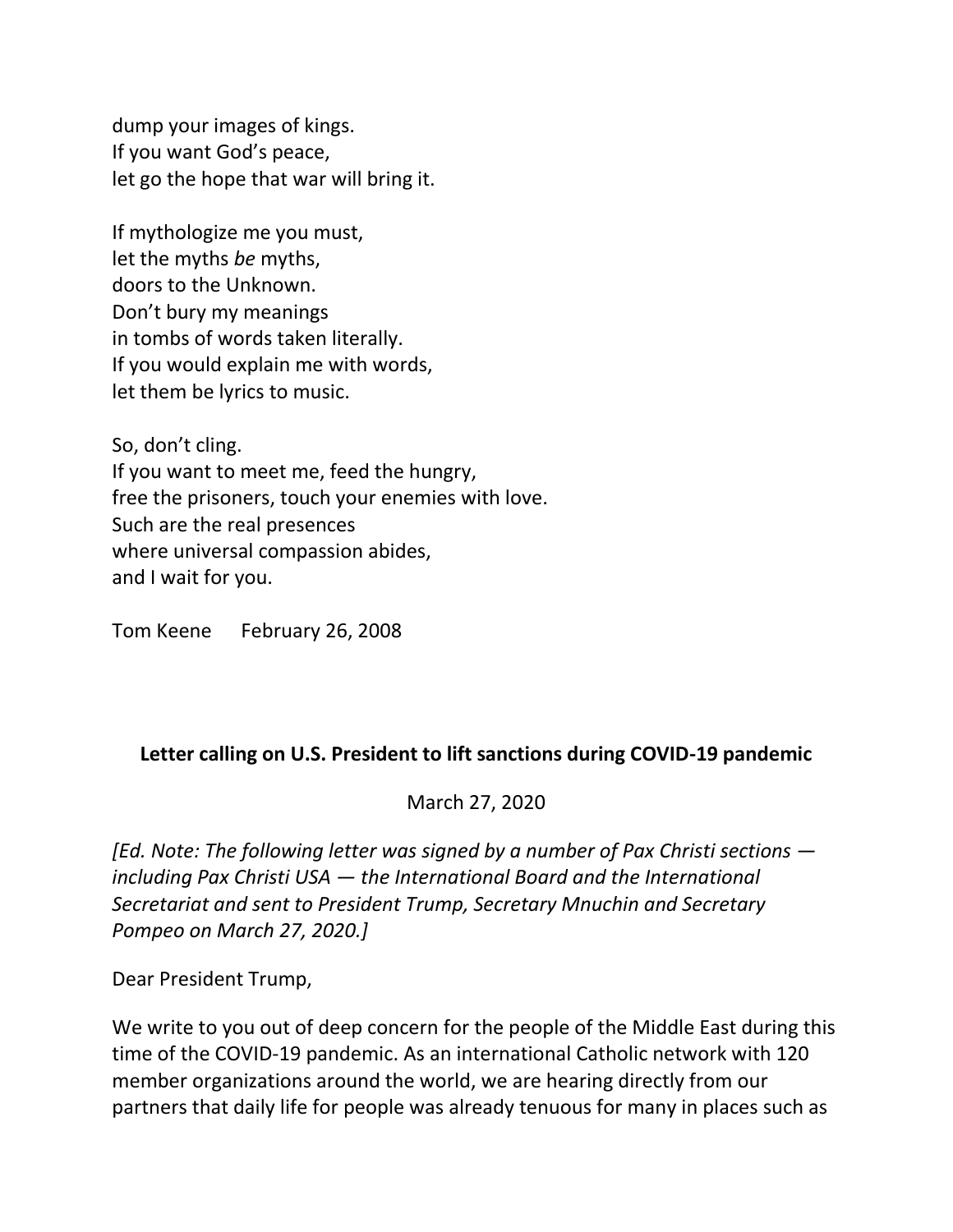Iran, Syria, and Gaza and these realities have only become more difficult as a result of COVID-19. **We urge you to ease and suspend sanctions (1) that negatively impact civilian populations and other restrictions that impair governments' abilities to respond to the health crisis. This includes financial sanctions that impact the ability of countries to import much-needed medical supplies and equipment.**

- **Iran:** COVID-19 has had a devastating effect on Iran. Long preceding the current crisis, sanctions have caused a shortage of medicines, medical supplies and equipment in Iran. We recognize that some steps have already been taken, including allowing humanitarian trade with the Central Bank of Iran (2). But U.S. sanctions are so sweeping that they impact Iran's entire economy, have made banks unwilling to carry out humanitarian transactions, and make it difficult for other countries to carry out transactions without triggering secondary sanctions. **The U.S. should lift sanctions on Iran that are impairing a response to this crisis.**
- **Syria:** The potential consequence of the virus in Syria is staggering. An estimated 11 million Syrians are already in need of humanitarian assistance, with 6.2 million displaced from their homes (3). Many lack adequate shelter and sanitation. Syria's health care sector has been seriously weakened as a result of military attacks in the ongoing war and the imposition of sweeping sanctions make it difficult to purchase medicines and medical supplies. **Rather than moving forward with implementing additional sanctions, the U.S. should ease sanctions that prohibit the import and purchase of badly-needed medicines and medical supplies and assure banks that such transactions will not trigger a reprisal.**
- **Gaza:** The strict Israeli blockade of Gaza has already made conditions "unlivable" for the residents of Gaza, apart from COVID-19. The UN and other international agencies have repeatedly called attention to shortages of key medicines and medical supplies, with up to 50% of basic medical supplies unavailable at any time (4). Population density, broken water and sanitation systems, and a under resourced medical system leave Gaza vulnerable to an uncontrolled COVID-19 outbreak that could also negatively impact Israel. Israel regularly denies permits to patients seeking medical care that is available only outside Gaza and when permission is granted, Israel often denies permits for accompanying family members, especially for parents of children. **The U.S. should immediately press Israel to ensure**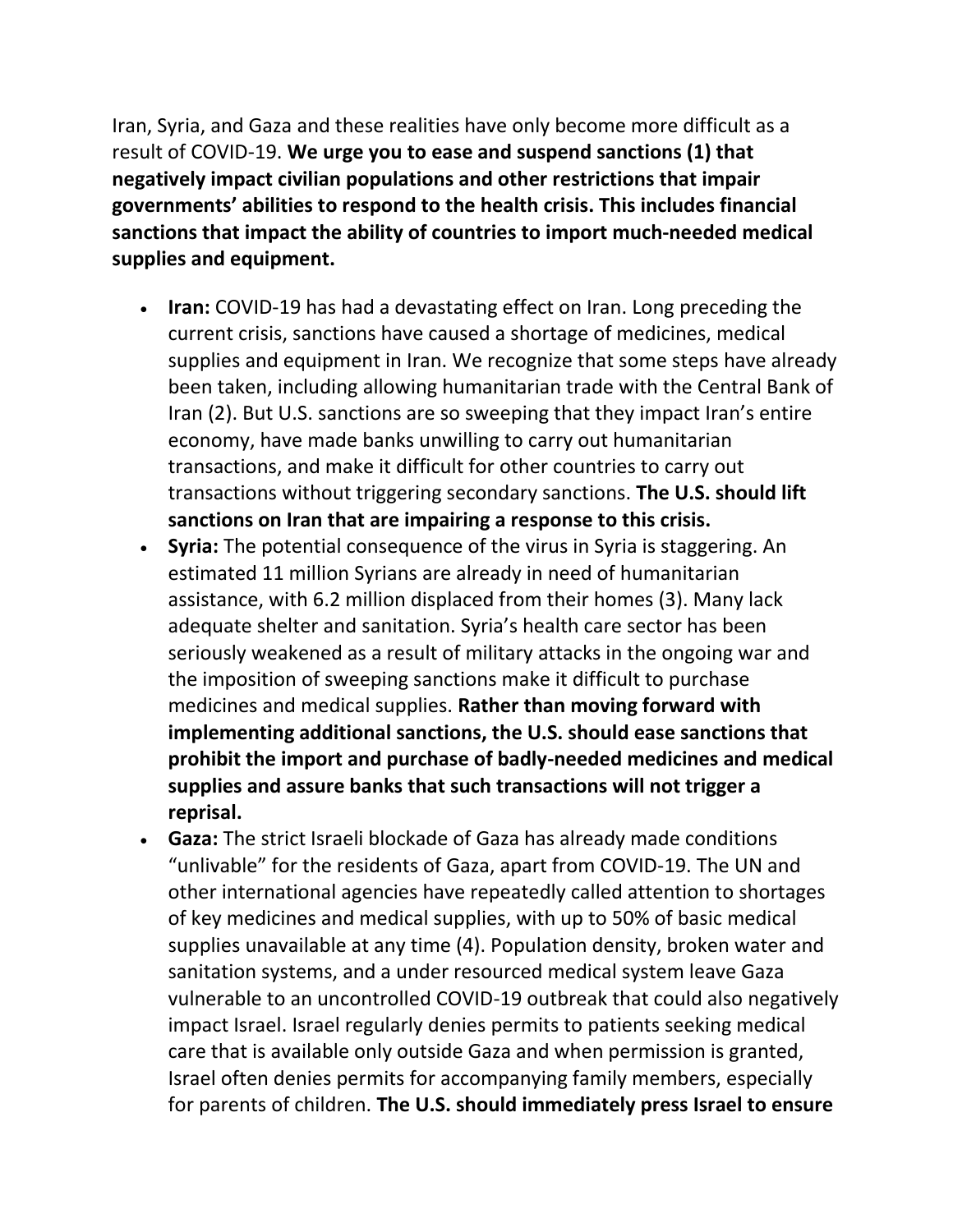**that medical supplies and technology are provided to Gaza, that patients needing treatment outside of Gaza are given the permits necessary for extended periods of treatment, and that family members, especially parents accompanying children, are also granted permits to travel.**

As people of faith, our concern is for the most vulnerable people around the world. At this precarious moment, we call on the U.S. government to extend help to those living in increasingly desperate situations in the Middle East by **suspending sanctions that negatively impact civilian populations and other restrictions that impair governments' abilities to respond to the current pandemic.**

We pray for wisdom and compassion for you in these difficult times.

Sincerely,

Bishop Marc Stenger, Co-President (GFrance)

Sr Teresia Wamuyu Wachira (IBVM), Co-President (Kenya)

Ms Greet Vanaerschot, Secretary General (Belgium)

# **International Board of Pax Christi International**

Archbishop Anthony Ledesma (Philippines) Nora Carmi (Palestine) Fr. Paul Lansu (Belgium) Fr. Godefroid Mombula Alekiabo (Democratic Republic of Congo) Fr. Jan Peters, sj (The Netherlands) Sr. Sister Patricia L. Ryan M. M. (Peru) Norbert Richter (Germany) Elena Vilenskaia (Russian Federation) Mary Yelenick (USA)

# **Pax Christi Sections**

Pax Christi Aotearoa-New Zealand Pax Christi Australia Pax Christi Flanders Pax Christi France Pax Christi Germany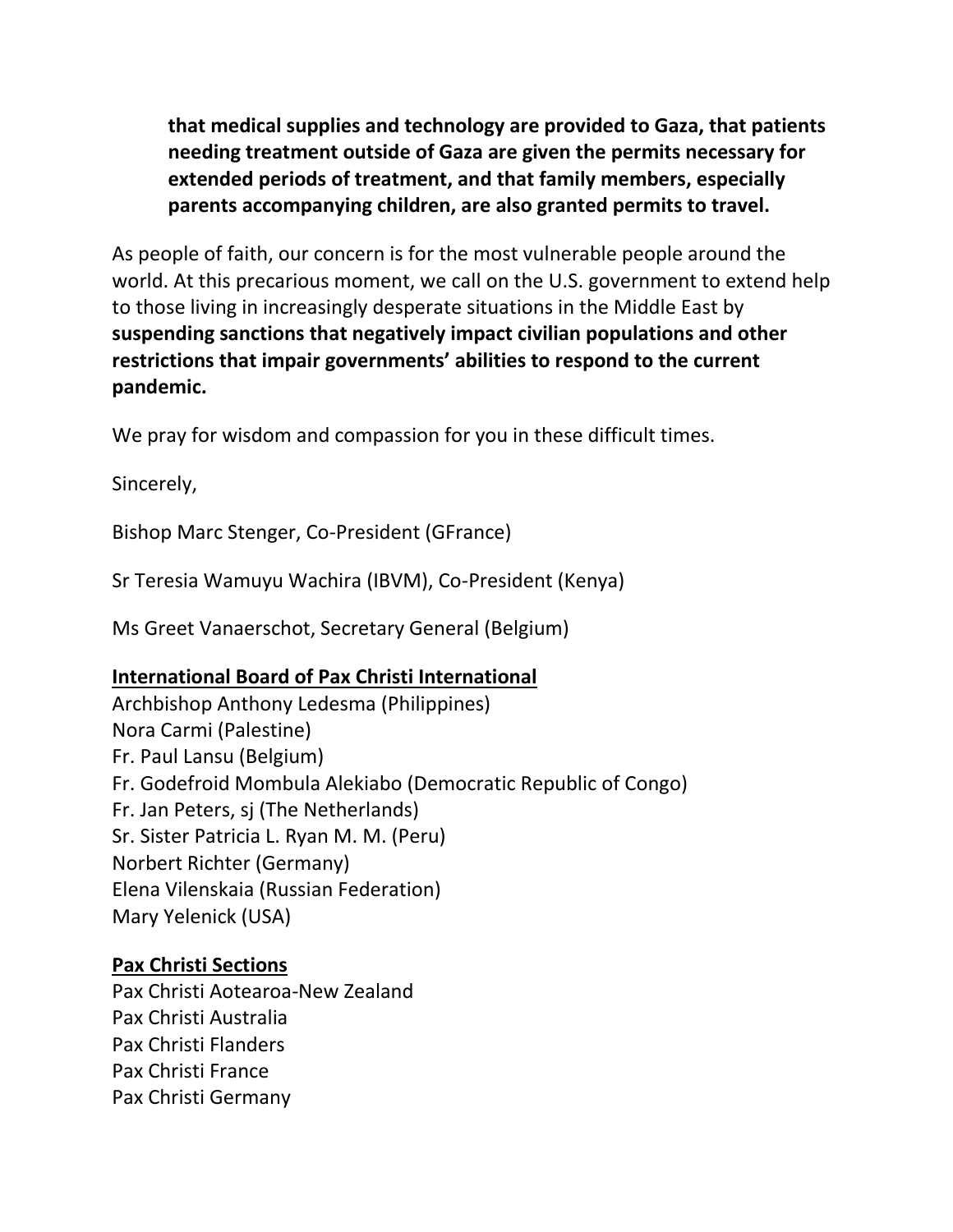Pax Christi Italy Pax Christi Korea PAX Netherlands Pax Christi Peru Pax Christi Philippines Pax Christi Scotland Pax Christi UK Pax Christi USA

\_\_\_\_\_\_\_\_\_\_\_\_\_\_\_\_

*1 <https://news.un.org/en/story/2020/03/1060092>*

*2 [https://www.hrw.org/news/2019/10/29/iran-sanctions-threatening-health#](https://www.hrw.org/news/2019/10/29/iran-sanctions-threatening-health)*

*3 [https://www.usaid.gov/sites/default/files/documents/1866/03.04.20\\_-](https://www.usaid.gov/sites/default/files/documents/1866/03.04.20_-_USG_Syria_Complex_Emergency_Fact_Sheet_5.pdf)*

*[\\_USG\\_Syria\\_Complex\\_Emergency\\_Fact\\_Sheet\\_5.pdf](https://www.usaid.gov/sites/default/files/documents/1866/03.04.20_-_USG_Syria_Complex_Emergency_Fact_Sheet_5.pdf)*

*4 [http://apps.who.int/gb/ebwha/pdf\\_files/WHA72/A72\\_33-en.pdf](http://apps.who.int/gb/ebwha/pdf_files/WHA72/A72_33-en.pdf)*

#### **Links**

Pax Christi International <http://www.paxchristi.net/>

Pax Christi U.S.A. [http://www.paxchristiusa.org](http://www.paxchristiusa.org/)

Pax Christi Texas [http://www.paxchristitexas.org](http://www.paxchristitexas.org/)

Pax Christi Dallas [http://www.Paxchristidallastx.org](http://www.paxchristidallastx.org/)

Pax Christi San Antonio [http://www.paxchristisa.org](http://www.paxchristisa.org/)